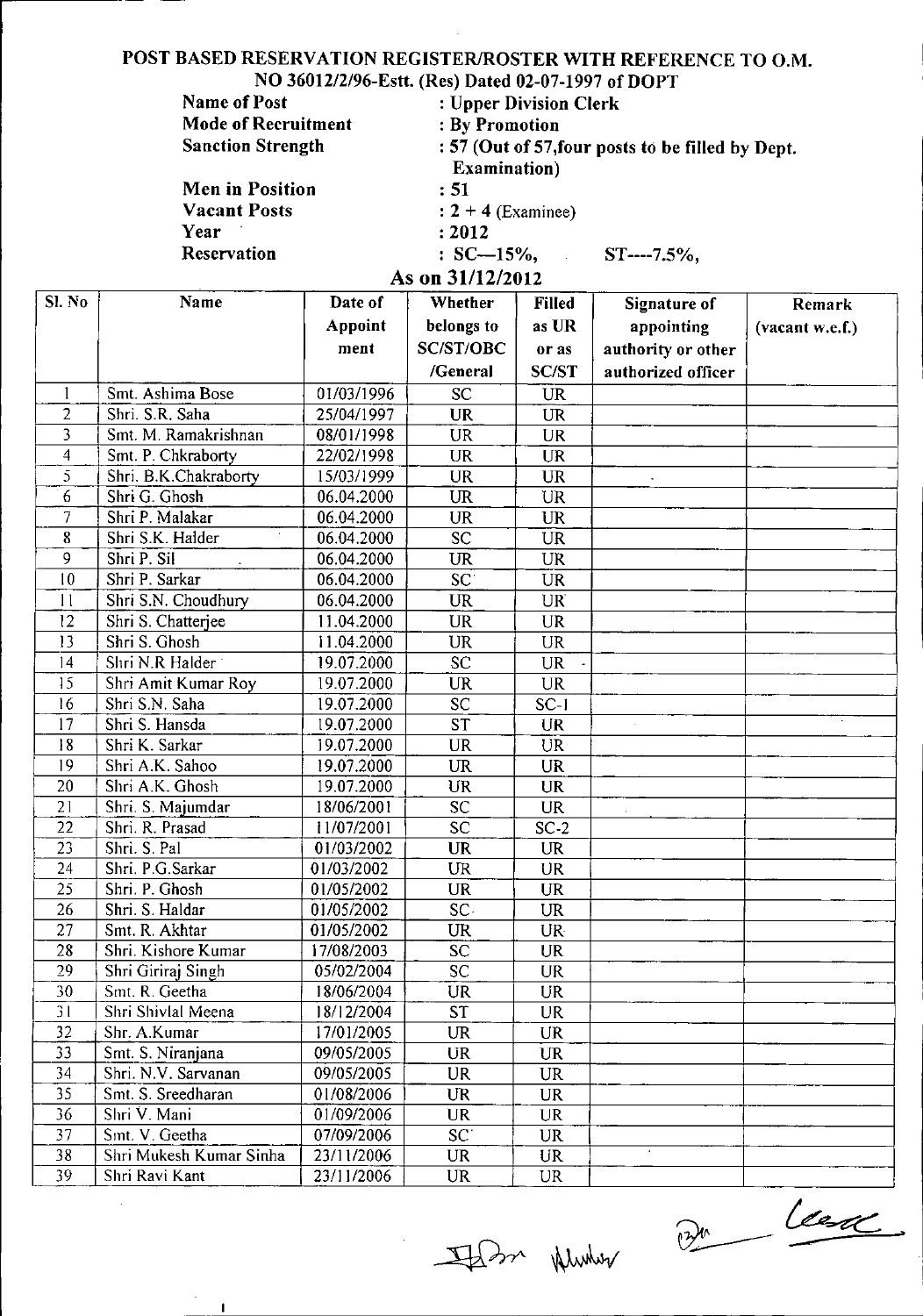| .40 | Shri Ashok Karat    | 27/11/2006 | <b>SC</b>       | UR.       |  |  |
|-----|---------------------|------------|-----------------|-----------|--|--|
| 41  | Shri Giridharilal   | 27/11/2006 | SC <sub>1</sub> | UR        |  |  |
| 42  | Shri B. Prakash     | 29.11.2007 | UR              | UR.       |  |  |
| 43  | Shri S. Chakraborti | 31.05.2007 | <b>UR</b>       | <b>UR</b> |  |  |
| 44  | Shri D. Bala        | 03.09.2007 | SC.             | <b>UR</b> |  |  |
| 45  | Shr.i Rajeev Ranjan | 17.09.2007 | <b>UR</b>       | <b>UR</b> |  |  |
| 46  | Shri S.S. Nayak     | 15.02.2008 | UR              | UR        |  |  |
| 47  | Shri T. Mondal      | 27/12/2012 | <b>SC</b>       | $SC-3$    |  |  |
| 48  | Smt. Ila Rani Kujur | 27/12/2012 | <b>ST</b>       | $ST-1$    |  |  |
| 49  | ShriNiloyPolley     | 27/12/2012 | SC.             | $SC-4$    |  |  |
| 50  | Smt. Smritikana Das | 27/12/2012 | SC.             | $SC-5$    |  |  |
| 51  | ShriArvindSoni      | 31/12/2012 | SC.             | $SC-6$    |  |  |
| 52  | Vacant (Promotee)   |            |                 |           |  |  |
| 53  | Vacant (Promotee)   |            |                 |           |  |  |
| 54  | Vacant (Examinee)   |            |                 |           |  |  |
| 57  | Vacant (Examinee)   |            |                 |           |  |  |
| 58  | Vacant (Examinee)   |            |                 |           |  |  |
| 59  | Vacant (Examinee)   |            |                 |           |  |  |

 $\bar{z}$ 

|                         | <b>Scheduled Casts</b> | Scheduled Tribe |
|-------------------------|------------------------|-----------------|
| Representation Required |                        |                 |
| In position             |                        |                 |
| Excess/Shortage         |                        |                 |

 $\frac{\partial f}{\partial x}$ 

 $(S.\widetilde{P}$ . Gurav) Office Superintendent

 $\ddot{\phantom{a}}$ 

(D.K.Borate) (N.Ramchander) (Dr. K.S.Kardar

 $(T.K.Bose)$ (K.Rajeswari) *C~ose)*

(Dr. K.S. Kardam) Admn. Officer Asstt. Controller of P and D Sr. Joint Controller of P & D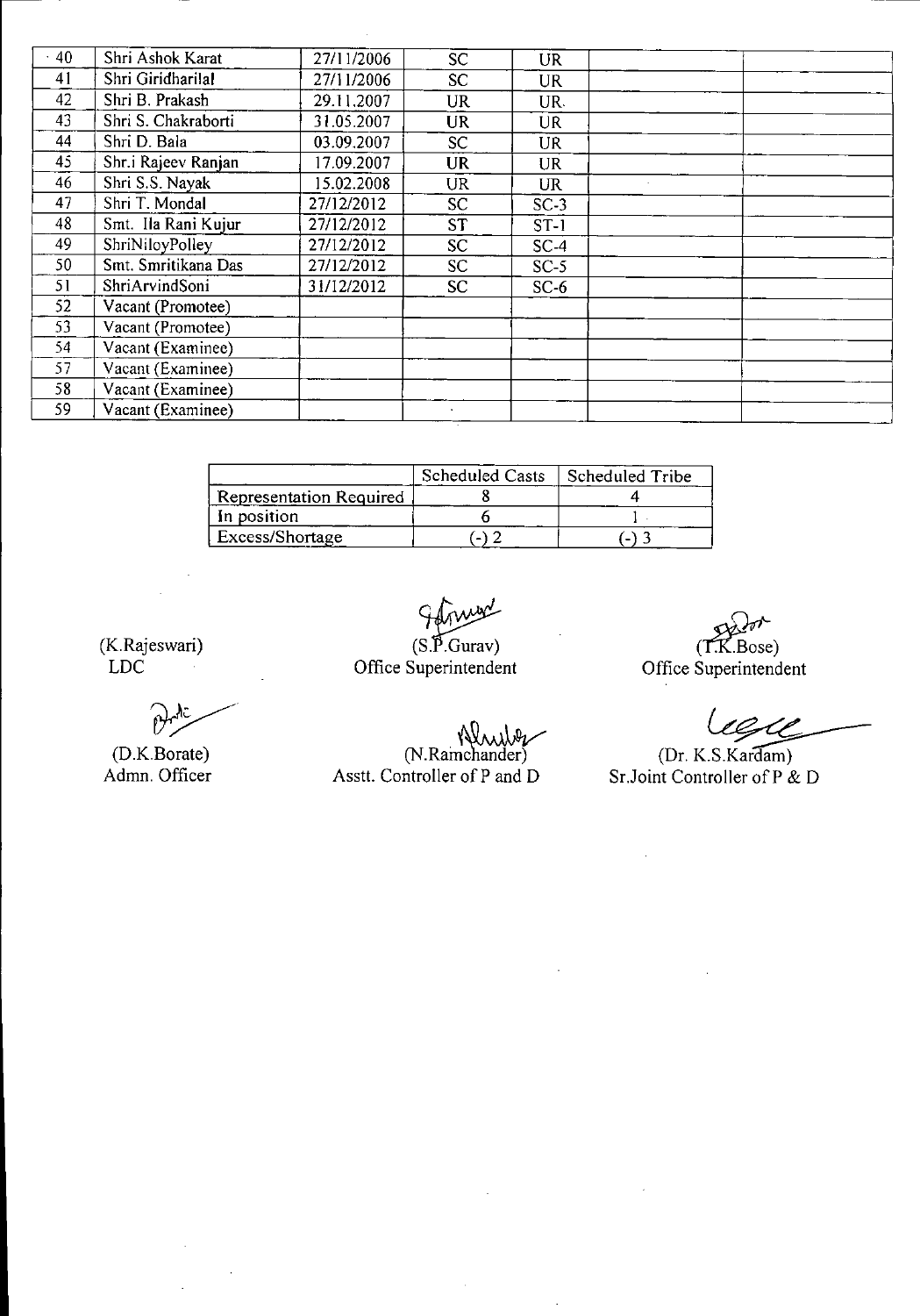# POST BASED RESERVATION REGISTER/ROSTER WITH REFERENCE TO O.M. NO 36012/2/96-Estt. (Res) Dated 02-07-1997 of DOPT

| Name of Post               | : Upper Division Clerk                                                   |
|----------------------------|--------------------------------------------------------------------------|
| <b>Mode of Recruitment</b> | : By Promotion                                                           |
| <b>Sanction Strength</b>   | : 57 (Out of 57, four posts to be filled by Dept<br><b>Examination</b> ) |
| <b>Men in Position</b>     | : 51                                                                     |
| <b>Vacant Posts</b>        | $: 2 + 4$ (Examinee)                                                     |
| <b>Reservation</b>         | $: SC-15\%$ .<br>$ST$ ----7.5%,                                          |

# As on 31/12/2013

i I I

| Sl. No         | Name                  | Date of        | Whether          | <b>Filled</b>   | Signature of       | Remark                      |
|----------------|-----------------------|----------------|------------------|-----------------|--------------------|-----------------------------|
|                |                       | <b>Appoint</b> | belongs to       | as UR           | appointing         | (vacant w.e.f.)             |
|                |                       | ment           | <b>SC/ST/OBC</b> | or as           | authority or other |                             |
|                |                       |                | /General         | <b>SC/ST</b>    | authorized officer |                             |
| 1              | Smt. Ashima Bose      | 01/03/1996     | <b>SC</b>        | <b>UR</b>       |                    |                             |
| $\overline{2}$ | Shri. S.R. Saha       | 25/04/1997     | <b>UR</b>        | <b>UR</b>       |                    |                             |
| 3              | Smt. M. Ramakrishnan  | 08/01/1998     | <b>UR</b>        | <b>UR</b>       |                    |                             |
| $\overline{4}$ | Smt. P. Chkraborty    | 22/02/1998     | <b>UR</b>        | UR :            |                    |                             |
| 5              | Shri. B.K.Chakraborty | 15/03/1999     | <b>UR</b>        | <b>UR</b>       |                    |                             |
| 6              | Shri G. Ghosh         | 06.04.2000     | <b>UR</b>        | <b>UR</b>       |                    |                             |
| 7              | Shri P. Malakar       | 06.04.2000     | <b>UR</b>        | <b>UR</b>       |                    |                             |
| 8              | Shri S.K. Halder      | 06.04.2000     | $\overline{SC}$  | <b>UR</b>       |                    |                             |
| 9              | Shri P. Sil           | 06.04.2000     | <b>UR</b>        | <b>UR</b>       |                    |                             |
| 10             | Shri P. Sarkar        | 06.04.2000     | SC               | <b>UR</b>       |                    |                             |
| 11             | Shri S.N. Choudhury   | 06.04.2000     | <b>UR</b>        | <b>UR</b>       |                    |                             |
| 12             | Shri S. Chatterjee    | 11.04.2000     | <b>UR</b>        | <b>UR</b>       |                    |                             |
| 13             | Shri S. Ghosh         | 11.04.2000     | UR               | <b>UR</b>       |                    | Vacant in $\overline{2013}$ |
| 14             | Shri N.R Halder       | 19.07.2000     | <b>SC</b>        | <b>UR</b>       |                    |                             |
| 15             | Shri Amit Kumar Roy   | 19.07.2000     | <b>UR</b>        | <b>UR</b>       |                    |                             |
| 16             | Shri S.N. Saha        | 19.07.2000     | $\overline{SC}$  | $SC-1$          |                    |                             |
| 17             | Shri S. Hansda        | 19.07.2000     | ST               | <b>UR</b>       |                    |                             |
| 18             | Shri K Sarkar         | 19.07.2000     | <b>UR</b>        | <b>UR</b>       |                    |                             |
| 19             | Shri A.K. Sahoo       | 19.07.2000     | <b>UR</b>        | <b>UR</b>       |                    |                             |
| 20             | Shri A.K. Ghosh       | 19.07.2000     | <b>UR</b>        | <b>UR</b>       |                    |                             |
| 21             | Shri. S. Majumdar     | 18/06/2001     | SC               | <b>UR</b>       |                    |                             |
| 22             | Shri. R. Prasad       | 11/07/2001     | $\overline{SC}$  | $SC-2$          |                    |                             |
| 23             | Shri S. Pal           | 01/03/2002     | <b>UR</b>        | <b>UR</b>       |                    |                             |
| 24             | Shri. P.G.Sarkar      | 01/03/2002     | <b>UR</b>        | <b>UR</b>       |                    |                             |
| 25             | Shri. P. Ghosh        | 01/05/2002     | <b>UR</b>        | <b>UR</b>       |                    |                             |
| 26             | Shri. S. Haldar       | 01/05/2002     | SĊ               | <b>UR</b>       |                    |                             |
| 27             | Smt. R. Akhtar        | 01/05/2002     | <b>UR</b>        | <b>UR</b>       |                    |                             |
| 28             | Shri. Kishore Kumar   | 17/08/2003     | SC               | <b>UR</b>       |                    |                             |
| 29             | Shri Giriraj Singh    | 05/02/2004     | $\overline{SC}$  | <b>UR</b>       |                    |                             |
| 30             | Smt. R. Geetha        | 18/06/2004     | <b>UR</b>        | <b>UR</b>       |                    |                             |
| 31             | Shri Shivlal Meena    | 18/12/2004     | ST               | <b>UR</b>       |                    |                             |
| 32             | Shr. A.Kumar          | 17/01/2005     | <b>UR</b>        | UR <sup>®</sup> |                    |                             |
| 33             | Smt. S. Niranjana     | 09/05/2005     | <b>UR</b>        | <b>UR</b>       |                    |                             |
| 34             | Shri. N.V. Sarvanan   | 09/05/2005     | <b>UR</b>        | <b>UR</b>       |                    |                             |
| 35             | Smt. S. Sreedharan    | 01/08/2006     | <b>UR</b>        | <b>UR</b>       |                    |                             |
| 36             | Shri V. Mani          | 01/09/2006     | UR               | UR.             |                    |                             |
| 37             | Smt. V. Geetha        | 07/09/2006     | SC               | <b>UR</b>       |                    |                             |

For Munder Br Log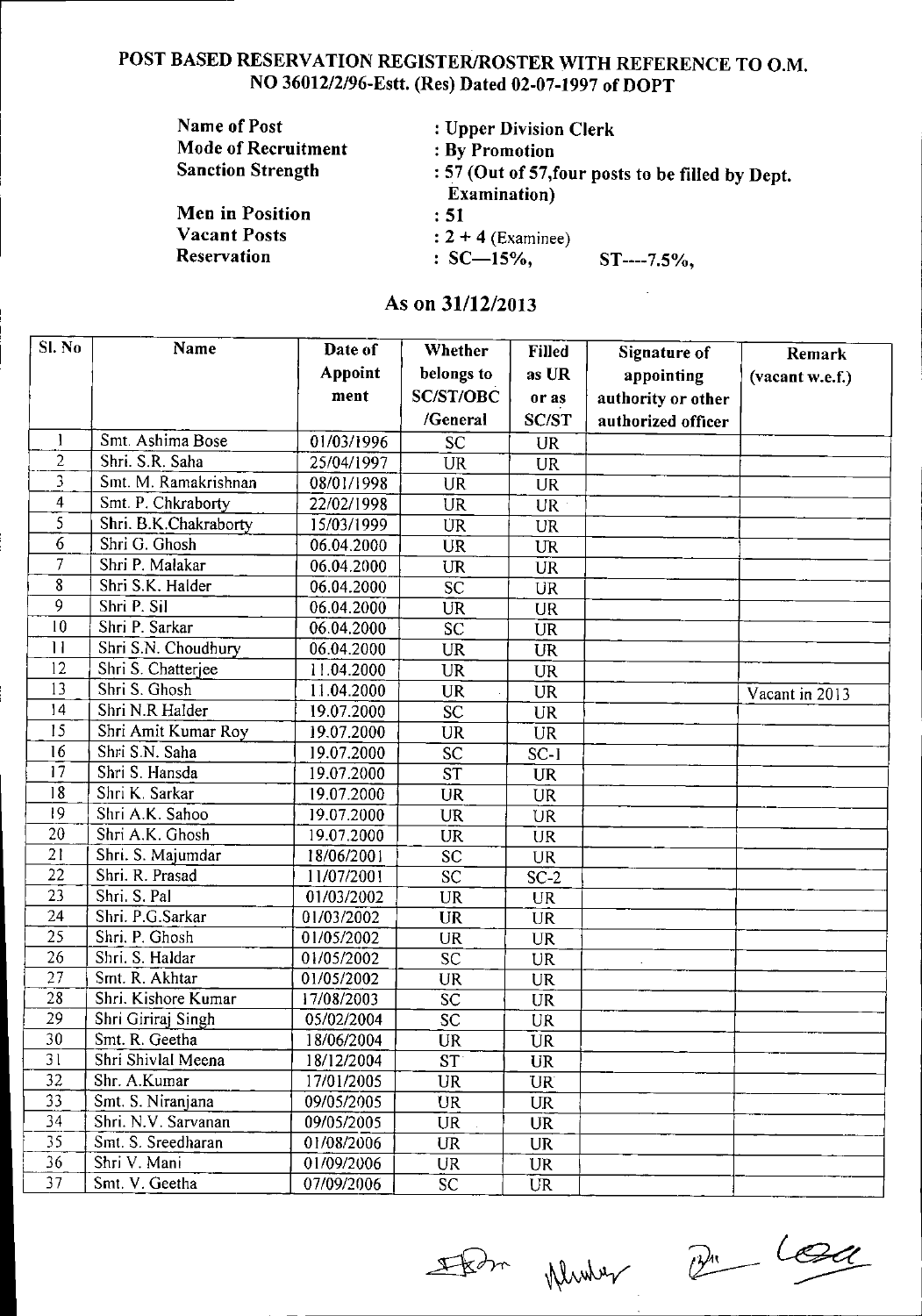| 38 | Shri Mukesh Kumar Sinha | 23/11/2006 | <b>UR</b>       | <b>UR</b> |                |  |
|----|-------------------------|------------|-----------------|-----------|----------------|--|
| 39 | Shri Ravi Kant          | 23/11/2006 | UR              | <b>UR</b> |                |  |
| 40 | Shri Ashok Karat        | 27/11/2006 | SC.             | <b>UR</b> |                |  |
| 41 | Shri Giridharilal       | 27/11/2006 | SC.             | <b>UR</b> |                |  |
| 42 | Shri B. Prakash         | 29.11.2007 | <b>UR</b>       | <b>UR</b> |                |  |
| 43 | Shri S. Chakraborti     | 31.05.2007 | <b>UR</b>       | <b>UR</b> |                |  |
| 44 | Shri D. Bala            | 03.09.2007 | SC.             | <b>UR</b> |                |  |
| 45 | Shr.i Rajeev Ranjan     | 17.09.2007 | <b>UR</b>       | <b>UR</b> |                |  |
| 46 | Shri S.S. Nayak         | 15.02.2008 | <b>UR</b>       | <b>UR</b> | Vacant in 2013 |  |
| 47 | Shri T. Mondal          | 27/12/2012 | <b>SC</b>       | $SC-3$    |                |  |
| 48 | Smt. Ila Rani Kujur     | 27/12/2012 | <b>ST</b>       | $ST-1$    |                |  |
| 49 | ShriNiloyPolley         | 27/12/2012 | <b>SC</b>       | $SC-4$    |                |  |
| 50 | Smt. Smritikana Das     | 27/12/2012 | SC <sub>1</sub> | $SC-5$    |                |  |
| 51 | ShriArvindSoni          | 31/12/2012 | SC.             | $SC-6$    |                |  |
| 52 | Mrs. Iti Nandi          | 09/01/2013 | SC.             | $SC-7$    |                |  |
| 53 | ShriSumratLal           | 24/12/2013 | <b>ST</b>       | $ST-2$    |                |  |
| 54 | Vacant (Examinee)       |            |                 |           |                |  |
| 55 | Vacant (Examinee)       |            |                 |           |                |  |
| 56 | Vacant (Examinee)       |            |                 |           |                |  |
| 57 | Vacant (Examinee)       |            |                 |           |                |  |
|    |                         |            |                 |           |                |  |

|                         | <b>Scheduled Casts</b> | Scheduled Tribe |
|-------------------------|------------------------|-----------------|
| Representation Required |                        |                 |
| In position             |                        |                 |
| Excess/Shortage         | $\sim$ 1               |                 |

Total Vacancies-6 I-SC,2 -ST AND 1- PHYSICALLLY HANDICAPPED BACKLOG PRIOR TO 2012 TO BE FILLED BY PROMOTION AND REMAINING TWO BY EXAMINEE QUOTA AND FUTURE TWO VACANCIES ARISE SHALL BE FILLED BY EXAMINEE QUOTA.

(K.Rajeswari) LDC

(D.K.Borate) Admn. Officer

!<br>~

(S.P.Gura<sup>,</sup> Office Superintendent

 $(T.K.Bose)$ Office Superintendent

equ

(Dr. K.S.Kardam) Sr.Joint Controller of P & D

(N.Ramchander) Asstt. Controller of P and D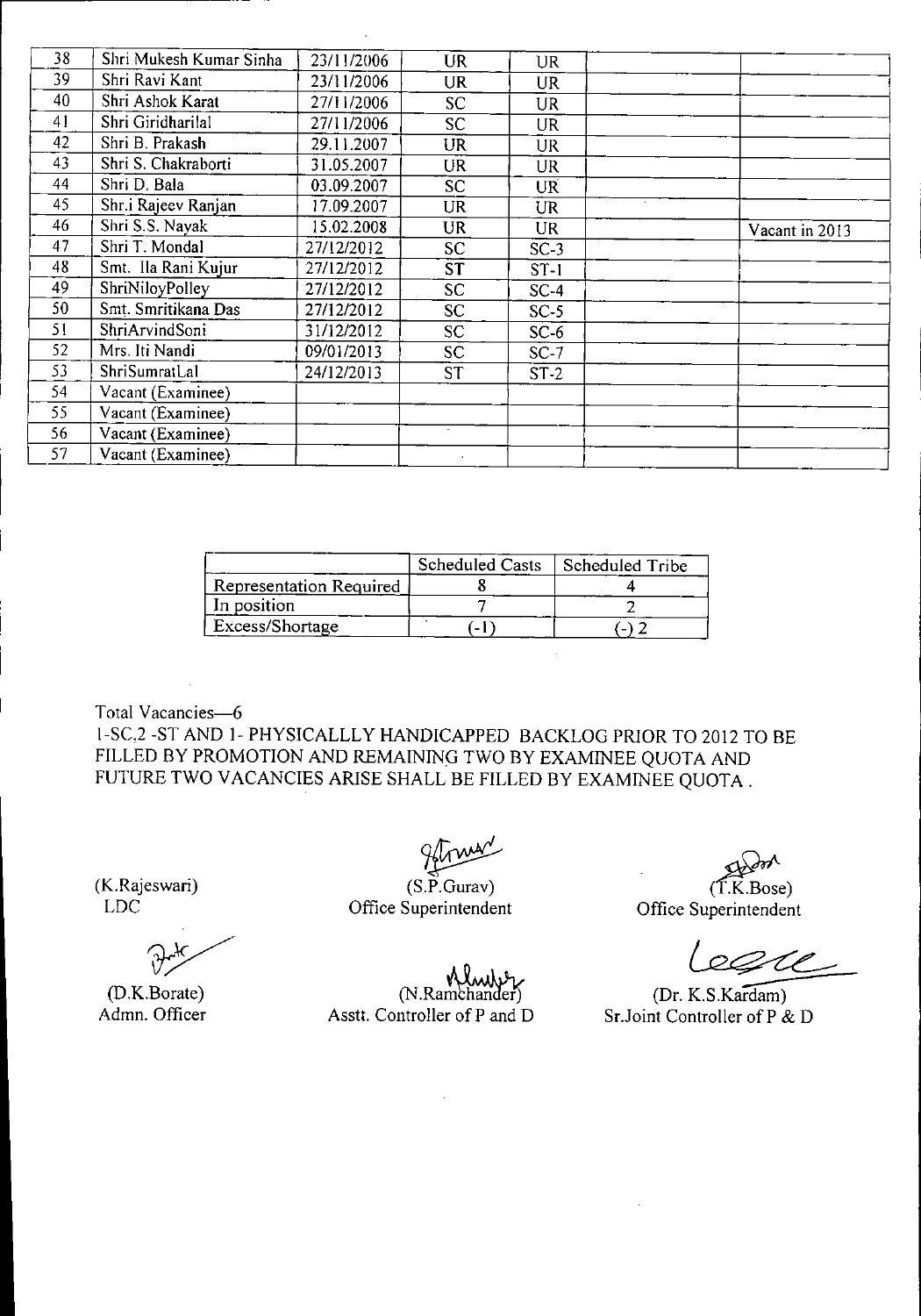### POST BASED ROPSTER WITH REFERENCE TO O.M. NO 36012/2/96-Estt. (Res) Dated 02-07-1997 of DOPT

# Total Strength 57:  $60\%$  Promotee = 34; by Examination = 23 (40%)

| <b>Name of Post</b>           | : Upper Division Clerk |
|-------------------------------|------------------------|
| <b>Mode of Recruitment</b>    | : By Examination       |
| Total post to be filled up    | : 23                   |
| Men in Position               | ۰<br>: 0               |
| <b>Available Vacant Posts</b> | $\cdot$ 2              |

#### As on 31.12.2012

| SI. No                  | Name          | Date of<br>Appoint<br>ment | <b>Whether</b><br>belongs to<br><b>SC/ST/OB</b><br>C/General | Filled<br>as UR<br>or as<br><b>SC/ST</b> | Signature of<br>appointing<br>authority or<br>other authorized<br>officer | Remark<br>(vacant<br>w.e.f.) |
|-------------------------|---------------|----------------------------|--------------------------------------------------------------|------------------------------------------|---------------------------------------------------------------------------|------------------------------|
| $\mathbf{l}$            | <b>VACANT</b> |                            |                                                              |                                          |                                                                           |                              |
| $\overline{2}$          | <b>VACANT</b> |                            |                                                              |                                          |                                                                           |                              |
| $\overline{\mathbf{3}}$ |               |                            |                                                              |                                          |                                                                           |                              |
| $\overline{4}$          |               |                            |                                                              |                                          |                                                                           |                              |
| $\overline{\mathbf{5}}$ |               |                            |                                                              |                                          |                                                                           |                              |
| 6                       |               |                            |                                                              |                                          |                                                                           |                              |
| 7                       | $\alpha$      |                            |                                                              |                                          |                                                                           |                              |
| $\overline{8}$          |               |                            |                                                              |                                          |                                                                           |                              |
| $\overline{9}$          |               |                            |                                                              |                                          |                                                                           |                              |
| 10                      |               |                            |                                                              |                                          |                                                                           |                              |
| 11                      |               |                            |                                                              |                                          |                                                                           |                              |
| 12                      |               |                            |                                                              |                                          |                                                                           |                              |
| 13                      |               |                            |                                                              |                                          |                                                                           |                              |
| 14                      |               |                            |                                                              |                                          |                                                                           |                              |
| $\overline{15}$         |               |                            |                                                              |                                          |                                                                           |                              |
| 16                      |               |                            |                                                              |                                          |                                                                           |                              |
| $\overline{17}$         |               |                            |                                                              |                                          |                                                                           |                              |
| 18                      |               |                            |                                                              |                                          |                                                                           |                              |
| 9                       |               |                            |                                                              |                                          |                                                                           |                              |
| $\overline{20}$         |               |                            |                                                              |                                          |                                                                           |                              |
| $\overline{21}$         | L.            |                            |                                                              | τ                                        |                                                                           |                              |
| $\overline{22}$         |               |                            |                                                              |                                          |                                                                           |                              |
| $\overline{23}$         |               |                            | $\sim$                                                       |                                          |                                                                           |                              |

(K.Rajeswari)

LDC<sub>.</sub> (D.K.Borate) Admn. Officer

 $(S.P.Gurav)$ Office Superintendent ne Seperments<br>Mulver<br>(N.Ramchander)

Asstt. Controller of P and D

<u>ي</u> (T.K.Bose) Office Superintendent

(Dr. K.S.Kardam)

Sr.Joint Controller of P & D